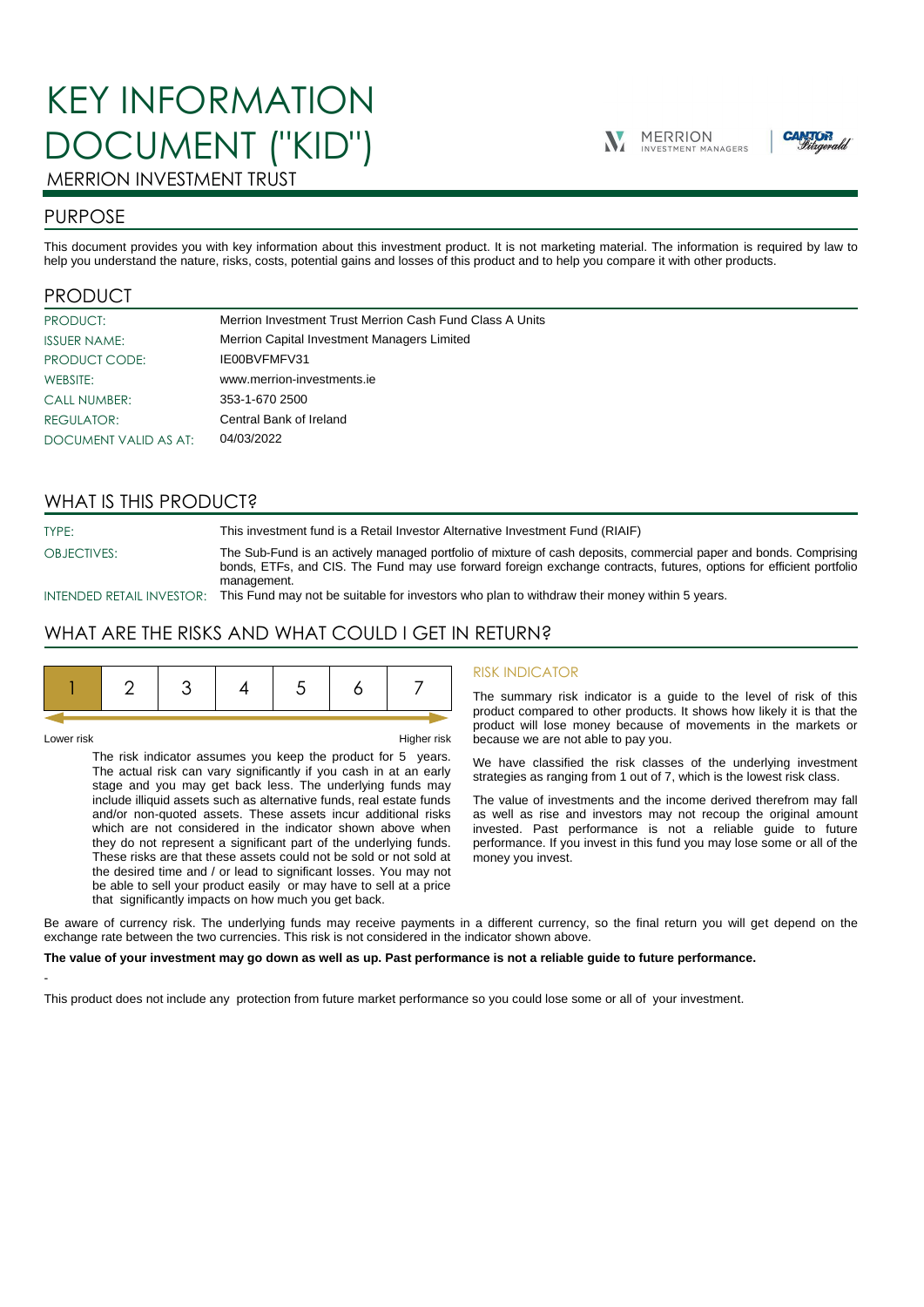#### PERFORMANCE SCENARIOS

Market developments in the future cannot be accurately predicted. The scenarios shown are only an indication of some of the possible outcomes based on recent returns. Actual returns could be lower.

#### INVESTMENT 10000 EUR

| <b>SURVIVAL SCENARIOS</b>  |                                     | 1 YEAR       | 3 YEARS      | 5 YEARS<br><i><b>(RECOMMENDED</b></i><br><b>HOLDING PERIOD)</b> |
|----------------------------|-------------------------------------|--------------|--------------|-----------------------------------------------------------------|
| STRESS SCENARIO            | What might you get back after costs | 9739.27 EUR  | 9 938.91 EUR | 9921.6 EUR                                                      |
|                            | Average return each year            | $-2.61%$     | $-0.2 \%$    | $-0.16%$                                                        |
| UNFAVOURABLE SCENARIO      | What might you get back after costs | 9 907.96 EUR | 9759.93 EUR  | 9620.18 EUR                                                     |
|                            | Average return each year            | $-0.92%$     | $-0.81%$     | $-0.77%$                                                        |
| <b>MODERATE SCENARIO</b>   | What might you get back after costs | 9 935.91 EUR | 9807.06 EUR  | 9679.88 EUR                                                     |
|                            | Average return each year            | $-0.64%$     | $-0.65%$     | $-0.65%$                                                        |
| <b>FAVOURABLE SCENARIO</b> | What might you get back after costs | 9 960.77 EUR | 9851.28 EUR  | 9736.86 EUR                                                     |
|                            | Average return each year            | $-0.39%$     | $-0.5%$      | $-0.53%$                                                        |

This table shows the money you could get back over the recommended holding period, under different scenarios, assuming that you invest 10000 EUR.

The scenarios shown illustrate how your investment could perform. You can compare them with the scenarios of other products.

The scenarios presented are an estimate of future performance based on evidence from the past, and are not an exact indicator. What you get will vary depending on how the market performs and how long you keep the investment.

## WHAT HAPPENS IF MERRION CAPITAL INVESTMENT MANAGERS LIMITED IS UNABLE TO PAY OUT?

In the unlikely event of a default of the Manager (the manufacturer) – Merrion Capital Investment Managers Ltd.; the sub-fund employs an independent depositary (Northern Trust Fiduciary Services (Ireland) Limited) to hold and register the sub-funds' assets independent of the Manager. For further information on the depositary and the sub-fund structure, please refer to the Merrion Investment Trust Prospectus which can be found at: http://www.merrion-investments.ie/assets/riaifpros.pdf

## WHAT ARE THE COSTS?

#### COSTS OVER TIME

The Reduction in Yield (RIY) shows what impact the total costs you pay will have on the investment return you might get. The total costs take into account one-off, ongoing and incidental costs.

The amounts shown here are the cumulative costs of the product itself, for three different holding periods. They include potential early exit penalties. The figures assume you invest 10,000 EUR. The figures are estimates and may change in the future.

The person selling you or advising you about this product may charge you other costs. If so, this person will provide you with information about these costs, and show you the impact that all costs will have on your investment over time.

| INVESTMENT 10000 EUR            |                 | IF YOU CASH IN AFTER 1 YEAR IF YOU CASH IN AFTER 3 YEARS IF YOU CASH IN AFTER 5 YEARS |            |
|---------------------------------|-----------------|---------------------------------------------------------------------------------------|------------|
| Total costs                     | <b>43.4 EUR</b> | <b>129.08 EUR</b>                                                                     | 213.28 EUR |
| Impact on return (RIY) per year | $0.43\%$        | $0.43\%$                                                                              | $0.43\%$   |

### COMPOSITION OF COSTS

The table below shows:

\* The impact each year of the different types of costs on the investment return you might get at the end of the recommended holding period.

\* What the different cost categories mean.